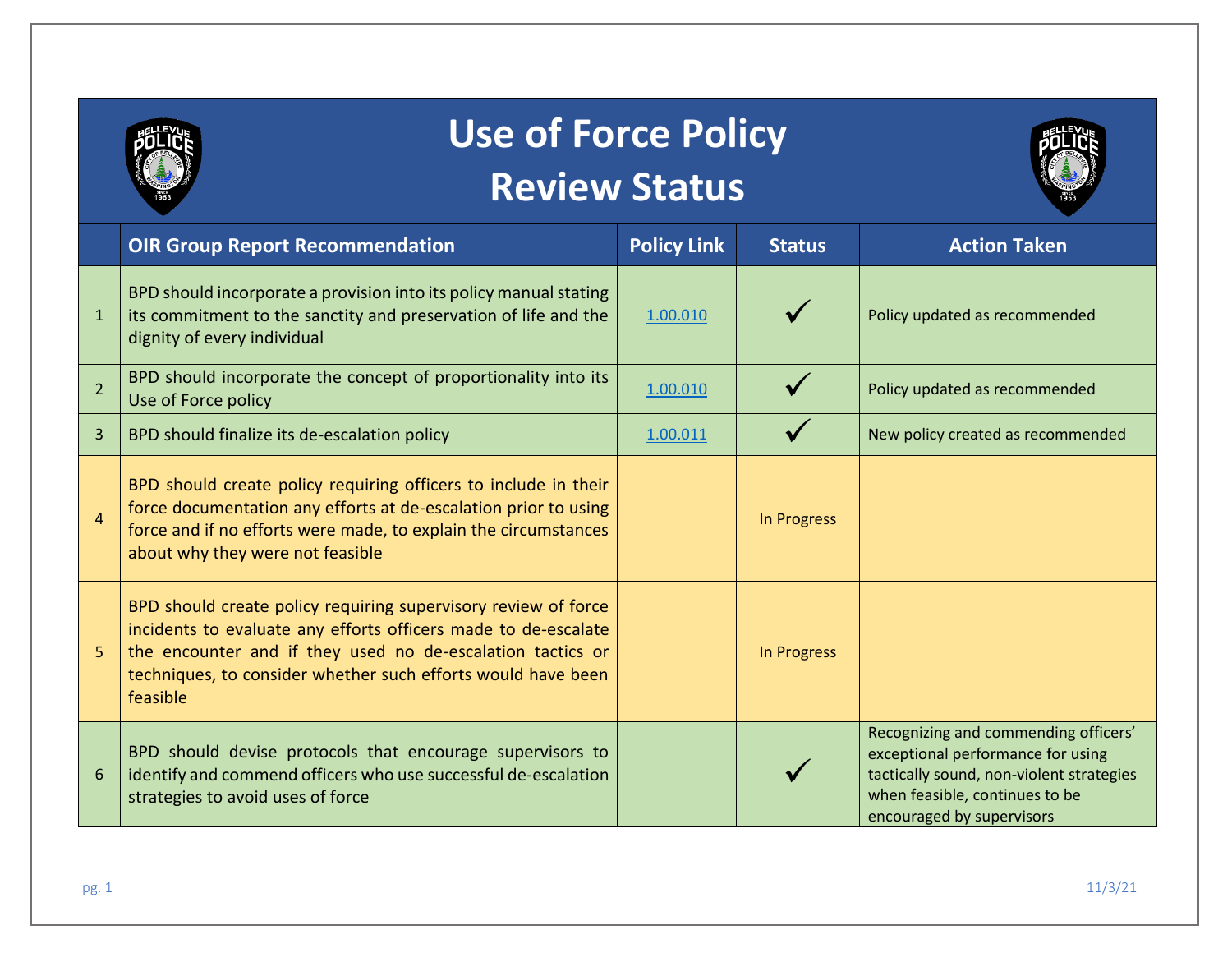| $\overline{7}$ | BPD policy should provide special guidance to its school<br>resource officers that recognizes the particular importance of<br>de-escalation in the school environment and acknowledges the<br>additional resources available to officers working in the schools | 16.00.090 |             | Redesigned program and policies being<br>developed for upcoming school year in<br><b>Fall 2022</b> |
|----------------|-----------------------------------------------------------------------------------------------------------------------------------------------------------------------------------------------------------------------------------------------------------------|-----------|-------------|----------------------------------------------------------------------------------------------------|
| 8              | BPD should expressly include in its policy language advising its<br>officers of a duty to intervene when they observe an officer use<br>unreasonable force                                                                                                      | 1.00.012  |             | Policy updated as recommended                                                                      |
| $\overline{9}$ | BPD should expressly include in its policy language advising its<br>officers of a duty to promptly report when they observe another<br>officer use unreasonable force or have intervened in order to<br>prevent an officer from using unreasonable force        | 1.00.012  |             | Policy updated as recommended                                                                      |
| 10             | BPD should consider revising or eliminating its duty of loyalty<br>policy                                                                                                                                                                                       |           |             | Policy removed as recommended                                                                      |
| 11             | BPD should modify its force policy to require express<br>documentation and supervisory review of whether reasonably<br>effective alternatives to force were considered or attempted                                                                             |           | In Progress |                                                                                                    |
| 12             | BPD should modify its deadly force policy to prohibit the use of<br>deadly force against an individual who only poses a danger to<br>self                                                                                                                       | 1.00.030  |             | Policy updated as recommended                                                                      |
| 13             | BPD should modify its deadly force policy to include a<br>requirement that officers provide a warning before using deadly<br>force, when feasible                                                                                                               | 1.00.010  |             | Policy updated as recommended                                                                      |
| 14             | BPD should include the dates policies are revised or adopted<br>with its online policy manual                                                                                                                                                                   |           |             | This practice is currently in place as<br>recommended                                              |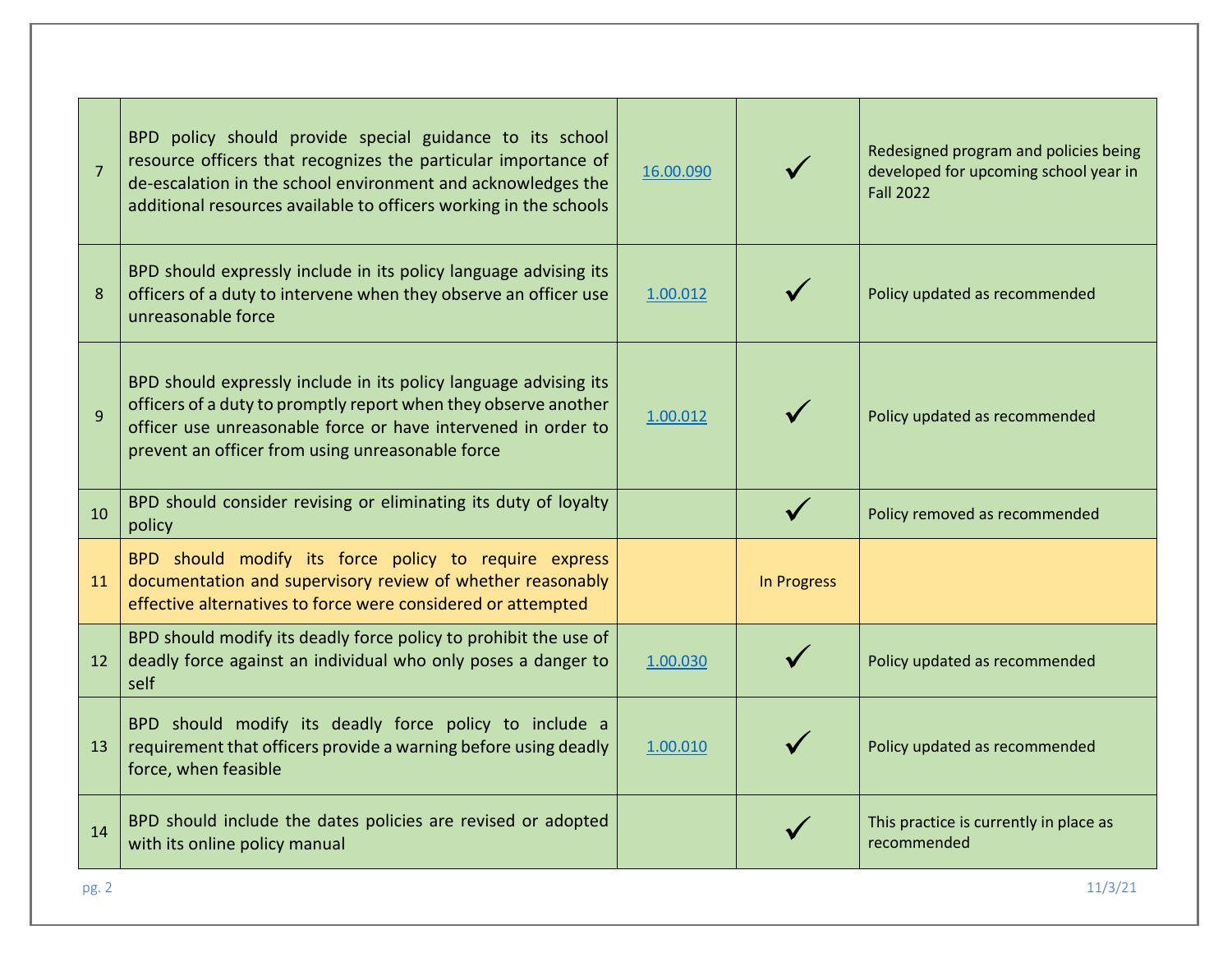| 15 | BPD should remove the neck hold as an authorized force option<br>from its policy manual                                                                                                                         | 1.00.050                        |                    | Policy updated as recommended                                                             |
|----|-----------------------------------------------------------------------------------------------------------------------------------------------------------------------------------------------------------------|---------------------------------|--------------------|-------------------------------------------------------------------------------------------|
| 16 | BPD should modify its policy to advise officers of the dangers<br>and ineffectiveness of shooting at or from moving vehicles                                                                                    | 1.00.030                        |                    | Policy updated as recommended                                                             |
| 17 | BPD should modify its policy to require officers to stay out of the<br>path of a moving vehicle and move out of the path of a moving<br>vehicle and retreat to a place of safety when feasible                  | 1.00.030                        |                    | Policy updated as recommended                                                             |
| 18 | BPD should modify its Use of Force policy to expressly include K-<br>9 bites as a use of force incident that is subject to all other force<br>principles and policies such as de-escalation and proportionality |                                 | In Progress        |                                                                                           |
| 19 | BPD should modify its policy to expressly include K-9 bites in the<br>Department's force review process                                                                                                         |                                 | <b>In Progress</b> |                                                                                           |
| 20 | BPD should require a K-9 handler to obtain medical assistance<br>for a subject as soon as possible after a K-9 use of force                                                                                     | 1.00.010                        |                    | Policy updated as recommended                                                             |
| 21 | BPD should place its K-9 policy online                                                                                                                                                                          | <b>K9 Unit</b><br><b>Manual</b> |                    | Policy placed online as recommended                                                       |
| 22 | BPD should revise policy to prevent simultaneous deployment<br>of multiple Tasers on the same subject                                                                                                           | 2.00.060                        |                    | Policy updated as recommended                                                             |
| 23 | BPD should revise policy to restrict Taser applications to five<br>second activations                                                                                                                           | 2.00.060                        |                    | Policy updated with limited/specific<br>exceptions                                        |
| 24 | 1) BPD should revise policy to require officers to reassess the<br>threat level before redeploying the Taser and 2) limit the<br>number of deployments to three or less                                         | 2.00.060                        |                    | 1) Policy updated as recommended<br>2) Policy updated with limited/specific<br>exceptions |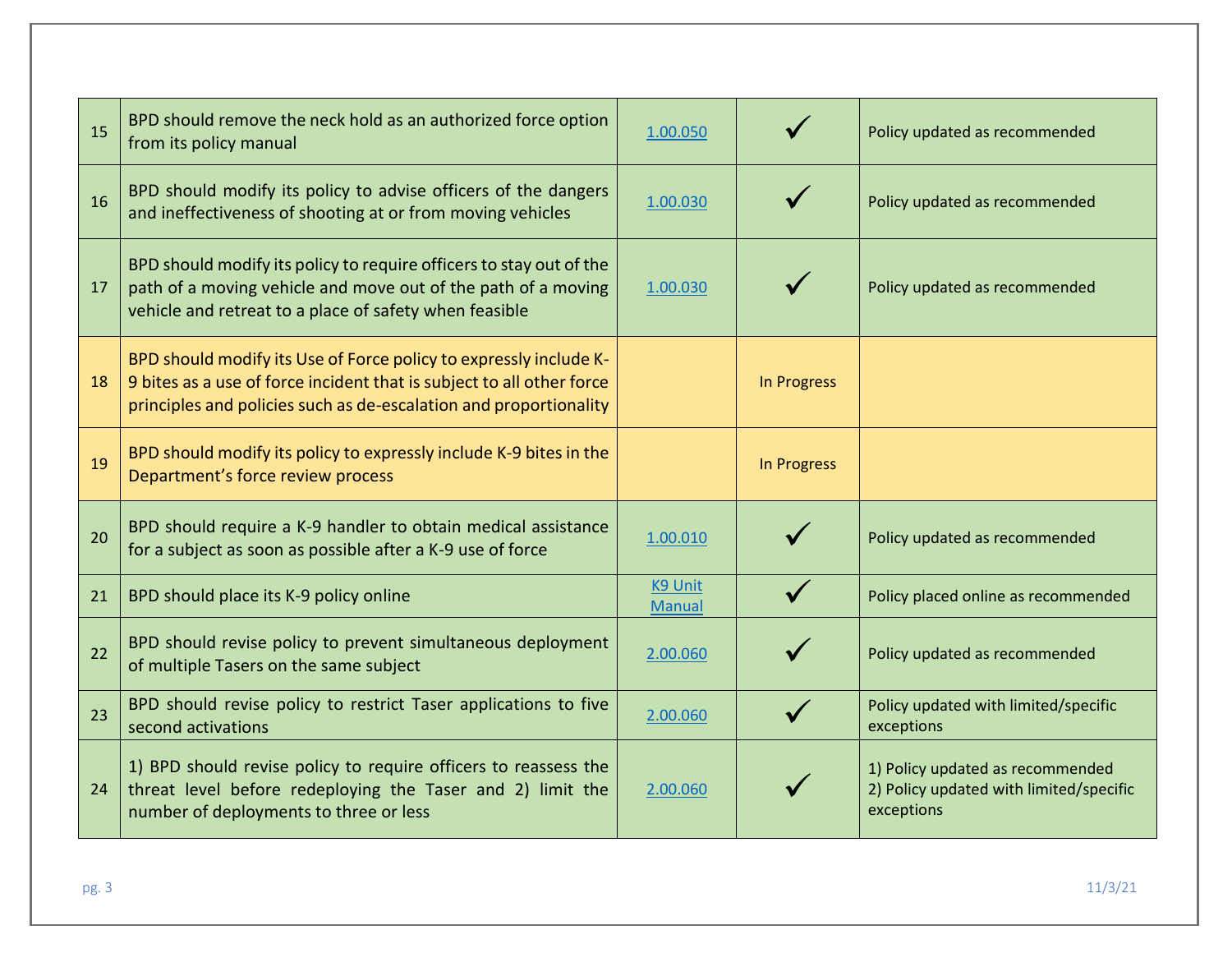| 25 | BPD should revise policy to set out the medical assistance<br>required after a Taser deployment including the removal of any<br>prongs from subject                               | 2.00.060  | Policy updated as recommended |
|----|-----------------------------------------------------------------------------------------------------------------------------------------------------------------------------------|-----------|-------------------------------|
| 26 | BPD should eliminate the use of drive stun mode as a pain<br>compliance measure                                                                                                   | 2.00.060  | Policy updated as recommended |
| 27 | BPD should set out the documentation<br>and<br>review<br>requirements for Taser deployment including the downloading<br>of Taser deployment data                                  | 2.00.060  | Policy updated as recommended |
| 28 | BPD should modify its policy to clarify the type of threat that<br>justifies ERID deployment and make clear that they should not<br>be used against a passively resistive subject | 2.00.060  | Policy updated as recommended |
| 29 | BPD should clarify its policy to define an "unruly" crowd or<br>eliminate the term from its policy                                                                                | 2.00.060  | Policy updated as recommended |
| 30 | BPD should modify its policy to require a warning and provide<br>an opportunity to comply before ERID deployment                                                                  | 2.00.060  | Policy updated as recommended |
| 31 | BPD should develop policy that clarifies the type of resistance<br>and threat that justifies CS gas use that goes beyond<br>"necessary."                                          | 1.00.070  | Policy updated as recommended |
| 32 | BPD policy should require officers to provide a warning and<br>opportunity to comply before the deployment of CS gas                                                              | 1.00.070  | Policy updated as recommended |
| 33 | BPD should develop a demonstration and crowd control policy,<br>balancing the exercise of First Amendment activity with<br>interests in public safety                             | 15.00.100 | Policy updated as recommended |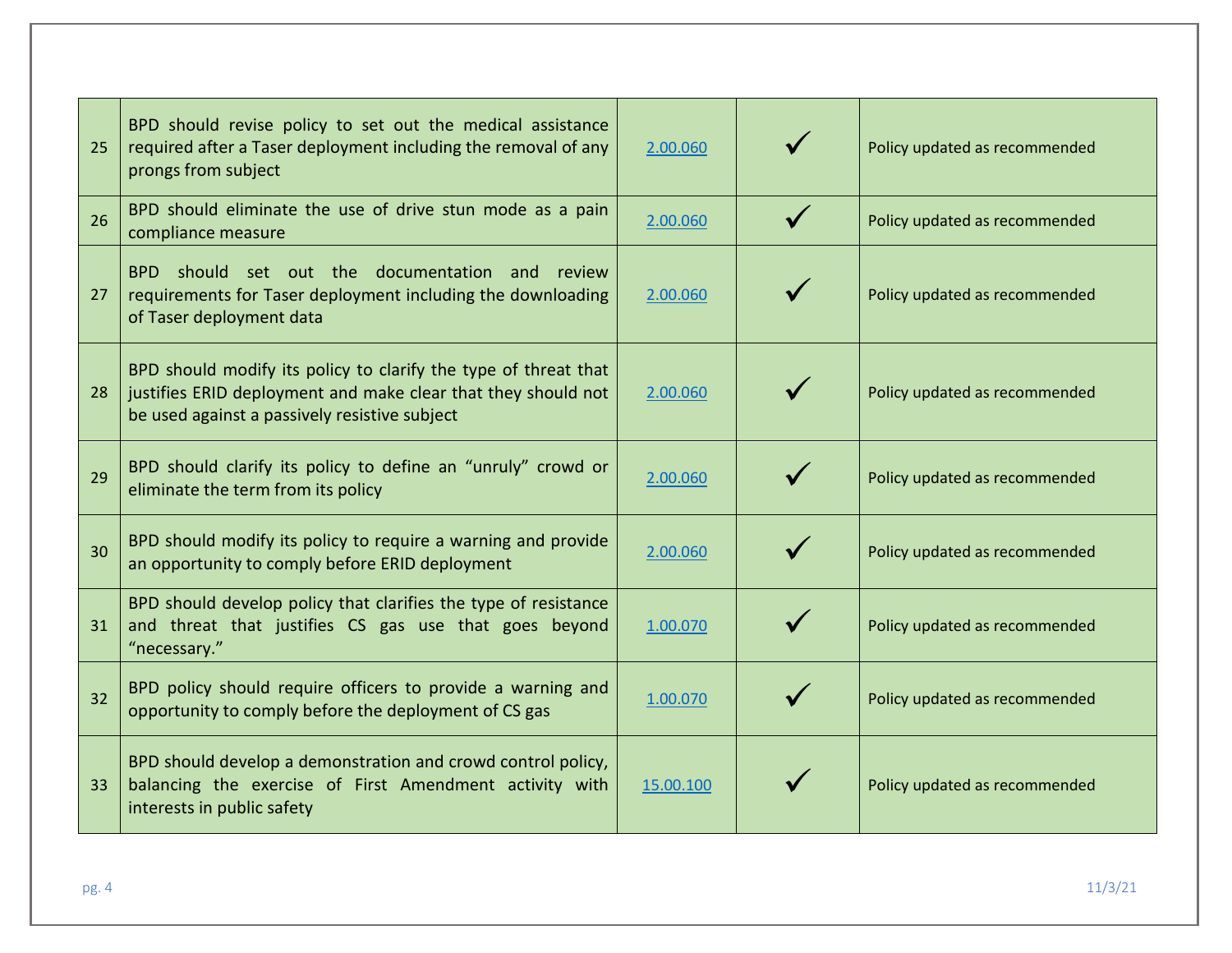| 34 | BPD should publish on its website any munitions authorized for<br>use by its Civil Disturbance Unit or SWAT team                                                                                                                                                                                                                                                                             |             | Due to public safety concerns, specific<br>munition information authorized for<br>use in special operations will not be<br>published on the city website |
|----|----------------------------------------------------------------------------------------------------------------------------------------------------------------------------------------------------------------------------------------------------------------------------------------------------------------------------------------------------------------------------------------------|-------------|----------------------------------------------------------------------------------------------------------------------------------------------------------|
| 35 | BPD should update its supervisory force review policy to<br>correspond to its current practice and incorporate the<br>supervisor "checklist" into policy                                                                                                                                                                                                                                     | In Progress |                                                                                                                                                          |
| 36 | BPD should develop policy to create a critical incident review<br>board that would formally examine serious incidents through<br>the prisms of tactics and decision-making, policy compliance,<br>accountability, equipment, supervision, training, and post-<br>incident management such as timely provision of medical aid                                                                 | In Progress |                                                                                                                                                          |
| 37 | The City should consider outfitting its officers with body-worn<br>cameras while also developing a policy governing their use that<br>provides personnel clear direction and guidance on camera<br>activation, supervisory responsibilities, and the use of footage<br>for investigative, audit and training purposes, as well as clear<br>standards for the public release of video footage |             | Implementation of body-worn cameras<br>for all officers is currently under<br>consideration by the City as<br>recommended                                |
| 38 | BPD should delete its policy that indicates use of force report<br>copies shall not be retained after the review process is<br>completed                                                                                                                                                                                                                                                     | In Progress |                                                                                                                                                          |
| 39 | BPD should revise its policies to allow for the creation of an early<br>intervention system with regard to uses of force and remove<br>any current language prohibiting consideration of an officer's<br>frequency of force incidents                                                                                                                                                        | In Progress |                                                                                                                                                          |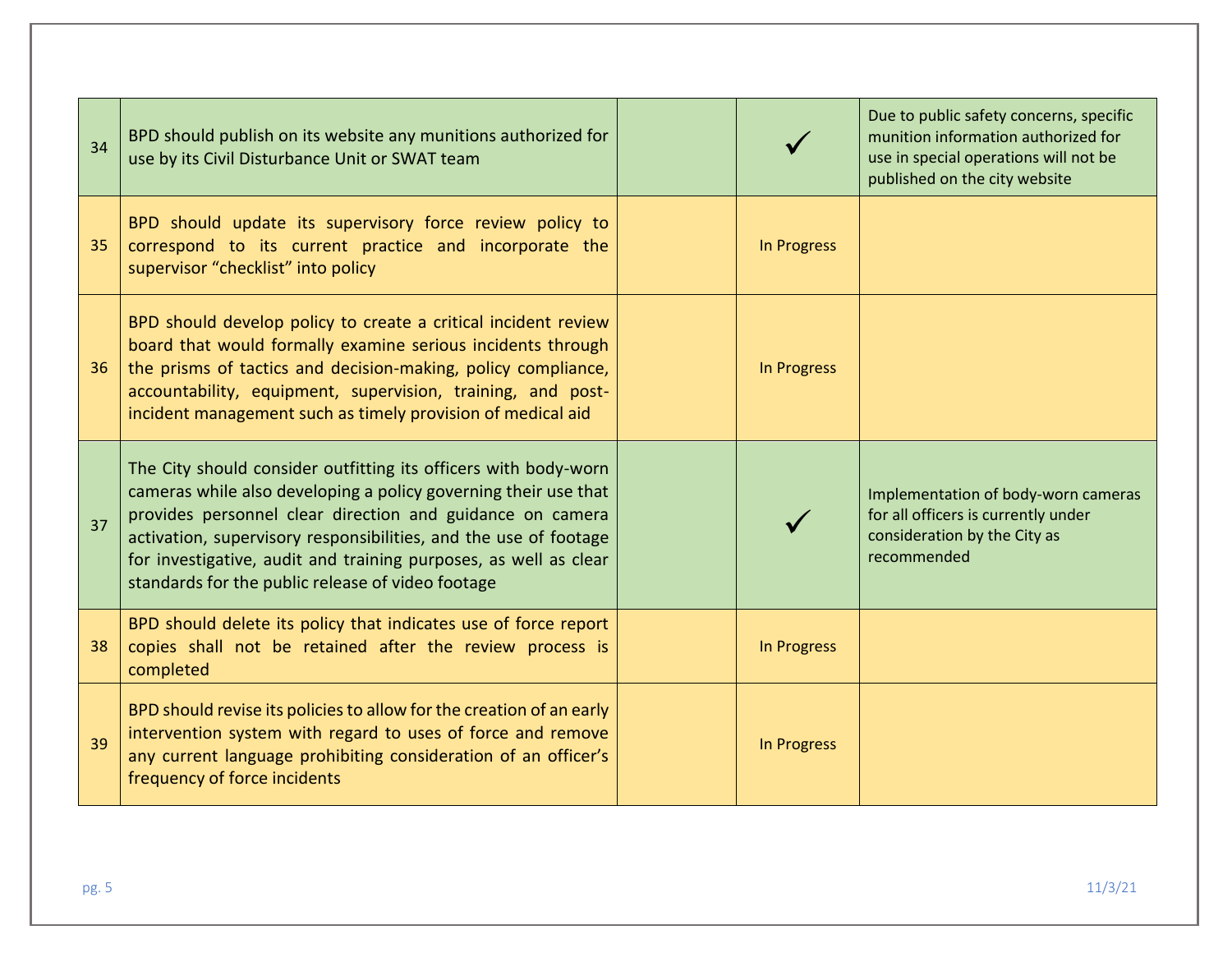| 40 | BPD should regularly publish on its website its use of force data,<br>broken down by types of force used, and demographics, and<br>should include data on the extent to which alcohol, drugs, or the<br>subject's mental health status played a role in the incident                                                                                                                    | <b>Use of Force</b><br>statistics          |                    | This data is available on the<br>department's public website   |
|----|-----------------------------------------------------------------------------------------------------------------------------------------------------------------------------------------------------------------------------------------------------------------------------------------------------------------------------------------------------------------------------------------|--------------------------------------------|--------------------|----------------------------------------------------------------|
| 41 | BPD should post its annual use of force report on its website                                                                                                                                                                                                                                                                                                                           | <b>Use of Force</b>                        |                    | This report is available on the<br>department's public website |
| 42 | BPD should post its Professional Standards Annual Report on its<br>website                                                                                                                                                                                                                                                                                                              | Professional<br><b>Standards</b><br>Report |                    | This report is available on the<br>department's public website |
| 43 | BPD should draft and implement an administrative investigative<br>protocol for officer-involved deadly force incidents, prioritizing<br>the Department's approach to administrative interviews of<br>involved officers, and ensuring that BPD has a timely account<br>from those officers                                                                                               |                                            | In Progress        |                                                                |
| 44 | BPD should modify its Firearms Review Board provisions to<br>ensure that witnesses are formally interviewed rather than<br>being called before any Board for fact gathering                                                                                                                                                                                                             |                                            | In Progress        |                                                                |
| 45 | BPD should update the Firearm Review Board policy to provide<br>a comprehensive review of shooting incidents that includes the<br>performance of all involved personnel (including supervisors<br>and non-force users) as well as issues of policy, training, tactics,<br>supervision, planning and coordination, choice of force options,<br>and post-incident conduct and performance |                                            | <b>In Progress</b> |                                                                |